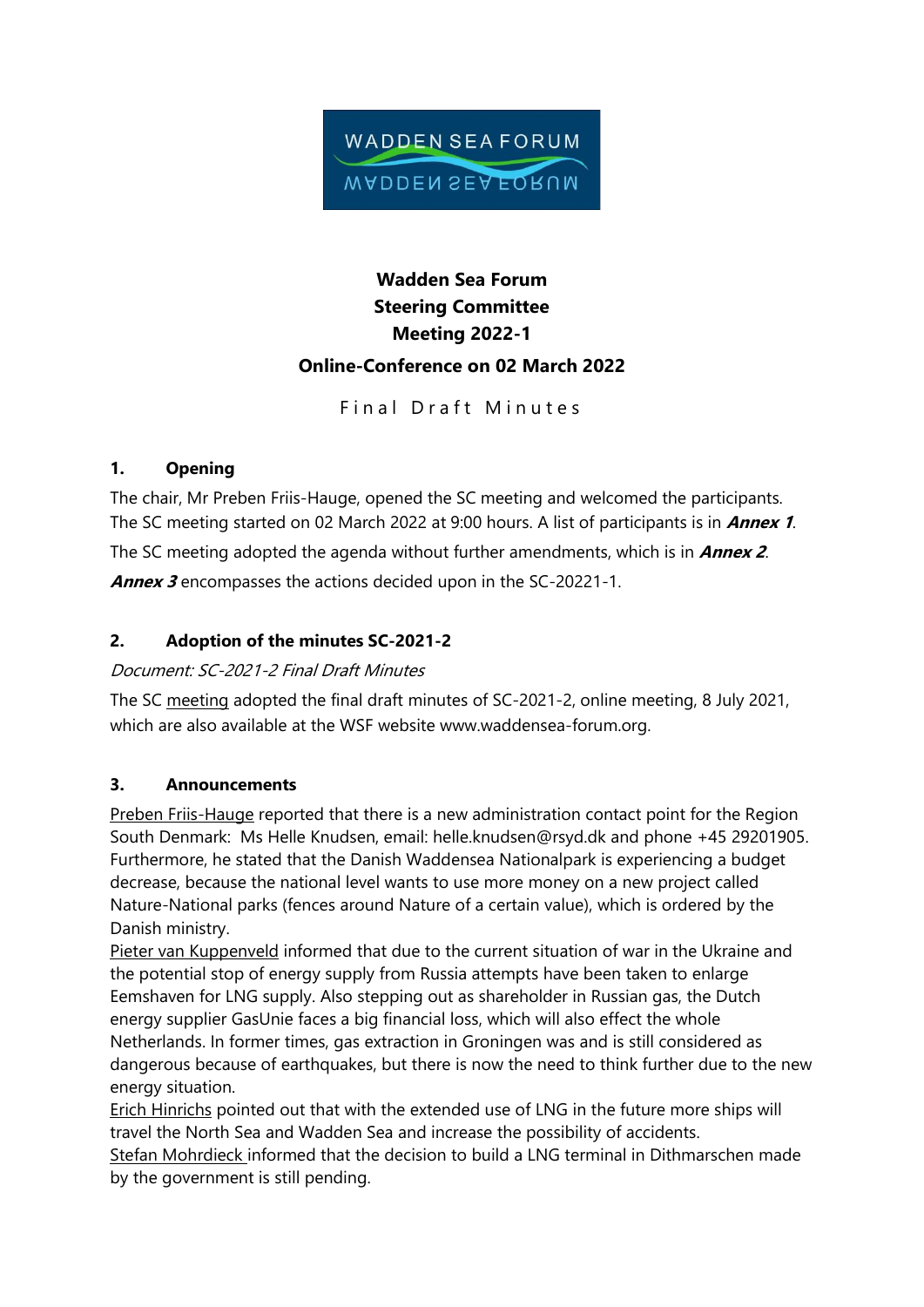He also stated that there are strong concerns against the announcement made by Hamburg authorities to deposit the sediment from the Elbe and Hamburg port close to the islands of Neuwerk and south of Helgoland. They fear the immense impact on nature.

The **SC concludes** to prepare a Statement of the WSF against deposition of sediment at vulnerable sites of the World Heritage site Wadden Sea. The *preparation procedure* is as follows:

- 1) Agreement on draft statement by SC
- 2) Afterwards presentation to the WSF membership and comprehensive discussion at WSF-41
- 3) Publication in press and provision/presentation at Trilateral Governmental Conference in Nov/Dec 2022.

Derek Mösche reported that Wintershall Dea is closely linked to Russia and involved in projects such as North Stream 2. The upcoming sanctions will have a serious impact on the company. Western Europe is now back to reality and this will have an impact on the Wadden Sea Region. We have to work together now for a new structure of energy supply - and in addition to renewable sources, the production of oil and gas in Western Europe will regain importance in order to become more independent from other countries – especially from Russia. In terms of the draft "WSF Ministerial Conference Declaration", which we will discuss in a moment, this means: Demands to ban mining activities in the Wadden Sea have little chance of success. From this point of view, the formulated goal of ending production from gas and oil fields by 2045 should be examined critically. The ecological footprint of the producers has been reduced significantly in recent years and further measures are in preparation.

## **4. WSF Steering Committee – Proposal RoC and ToR**

## Document: SC-2022-1 4 Proposal WSF Steering Committee RoC and ToR

The meeting witnessed the necessity of developing rules of composition (RoC) and terms of references (ToR) for the WSF Steering Committee by the WSF secretariat.

Furthermore, due to the resignation of Christian Lorenzen as SC and forums member, the SC members see the need to strengthen the committee by recruiting new members. They proposed to ask for new members at green NGO's level or the Wadden Sea Team as well as representatives from Wadden Sea islands, to not only being a member in the forum but also in the Steering Committee. Another suggestion was to ask Mr. Hans-Joachim Uhlendorf as a representative of chamber of commerce and Christine van der Pol, mayor of the island of Terschelling.

## **5. WSF 20th anniversary**

## Document: SC-2022-1 5 WSF 20anniversary proposal

The SC meeting welcomed the suggestions for the  $20<sup>th</sup>$  anniversary made by the WSF secretariat and agreed on it.

Stefan Mohrdieck suggested inviting people from EU level. Further invitations should be sent to the Omgevingsberaad in The Netherlands, the Danish Wadden Sea Advisory Board and the Wadden Sea Board.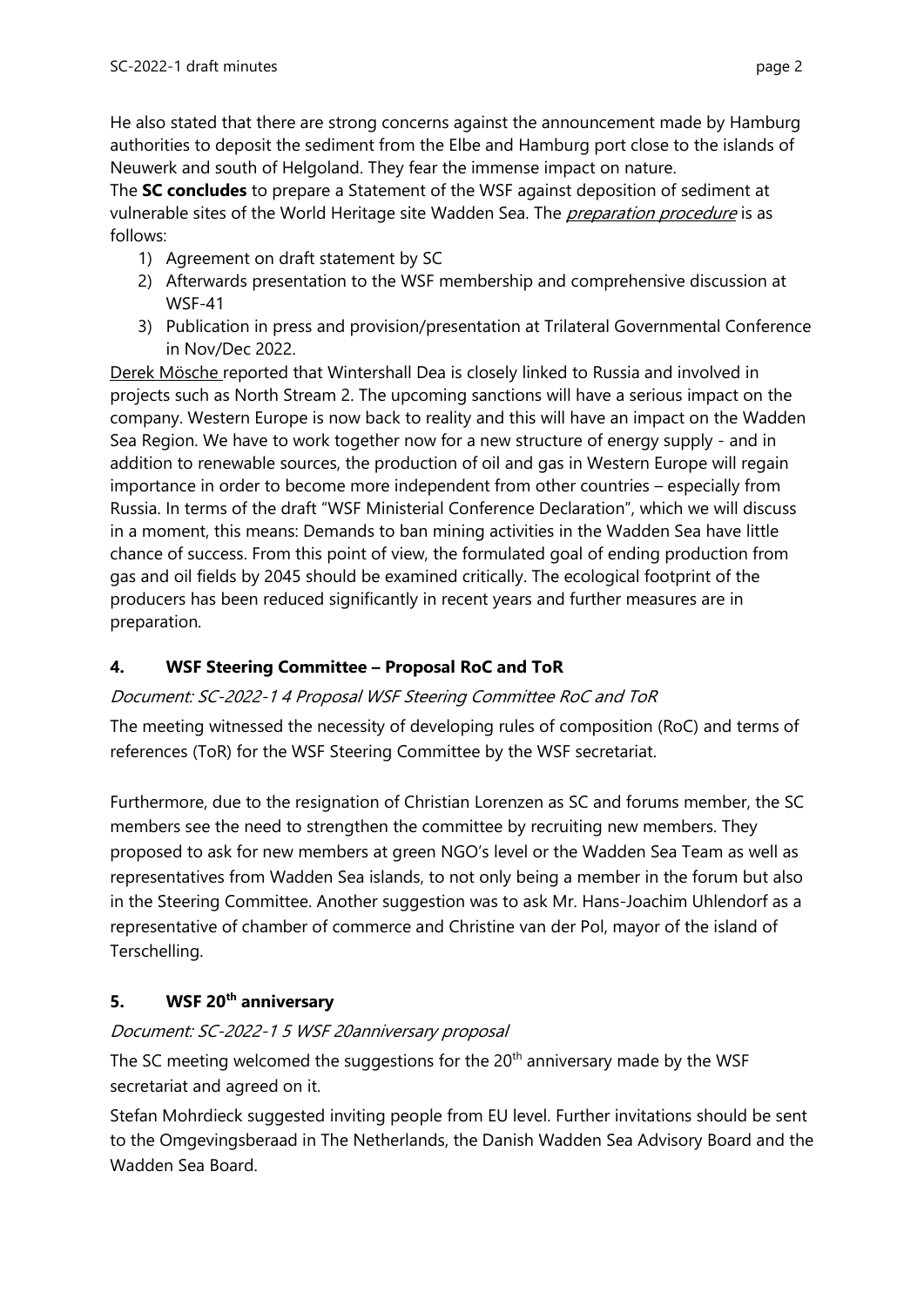### **6. Discussion of drafted Ministerial Conference Declaration and relationship with TWSC**

#### Document: SC-2022-1 6 WSF Ministerial Conference Declaration

The WSF secretary introduced the SC members to the current version of the Ministerial Conference Declaration provided by the Drafting Group - Ministerial Conference Declaration (DG-MCD) prior to the WSB35 meeting. The SC discussed the role and consideration of the WSF in the draft MCD. The **SC decided** and gave the **mandate** to the chair and the WSF secretary to step into a conversation with the DG-MCD. Basis for the discussion with the DG-MCD is the final draft report on "The active role of the WSF in Stakeholder Involvement within the TWSC" prepared by the WSF secretariat. The report recapitulates the reason and the historical background of the WSF, analysis the status and provides offers to improve the stakeholder involvement by taking an active role within the TWSC. The SC *suggested* the following procedure:

- 1) Review of the draft report by SC members if applicable
- 2) Act as mandate and basis for discussion for the chair and the WSF secretary with members of the DG-MCD
- 3) Revision if applicable and submitting to the WSF-41
- 4) Discussion and agreement at WSF-41
- 5) Publication and submitting/presentation at TGC-14 in Nov/Dec 2022

#### **7. Draft agenda WSF-41**

#### Document: SC-2022-1 7 WSF-41 draft agenda

The SC meeting decided to postpone the discussion and decision about the next WSF-41 to **19 March 2022** from **14:30 to 16:00** as an online meeting.

#### **8. Any other business**

No other business discussed.

#### **9. Next meeting**

The SC meeting agreed on the following dates for the next meetings:

- Tuesday, **19 April 2022** from 14:30 to 16:00 online and on
- Wednesday, **15 June 2022** from 10:00 to 13:00 probably in Heide or online.

#### **10. Closing**

The chair thanked all participants for their contributions, the comprehensive discussions and closed the meeting at 12:00 on 02 March 2022.